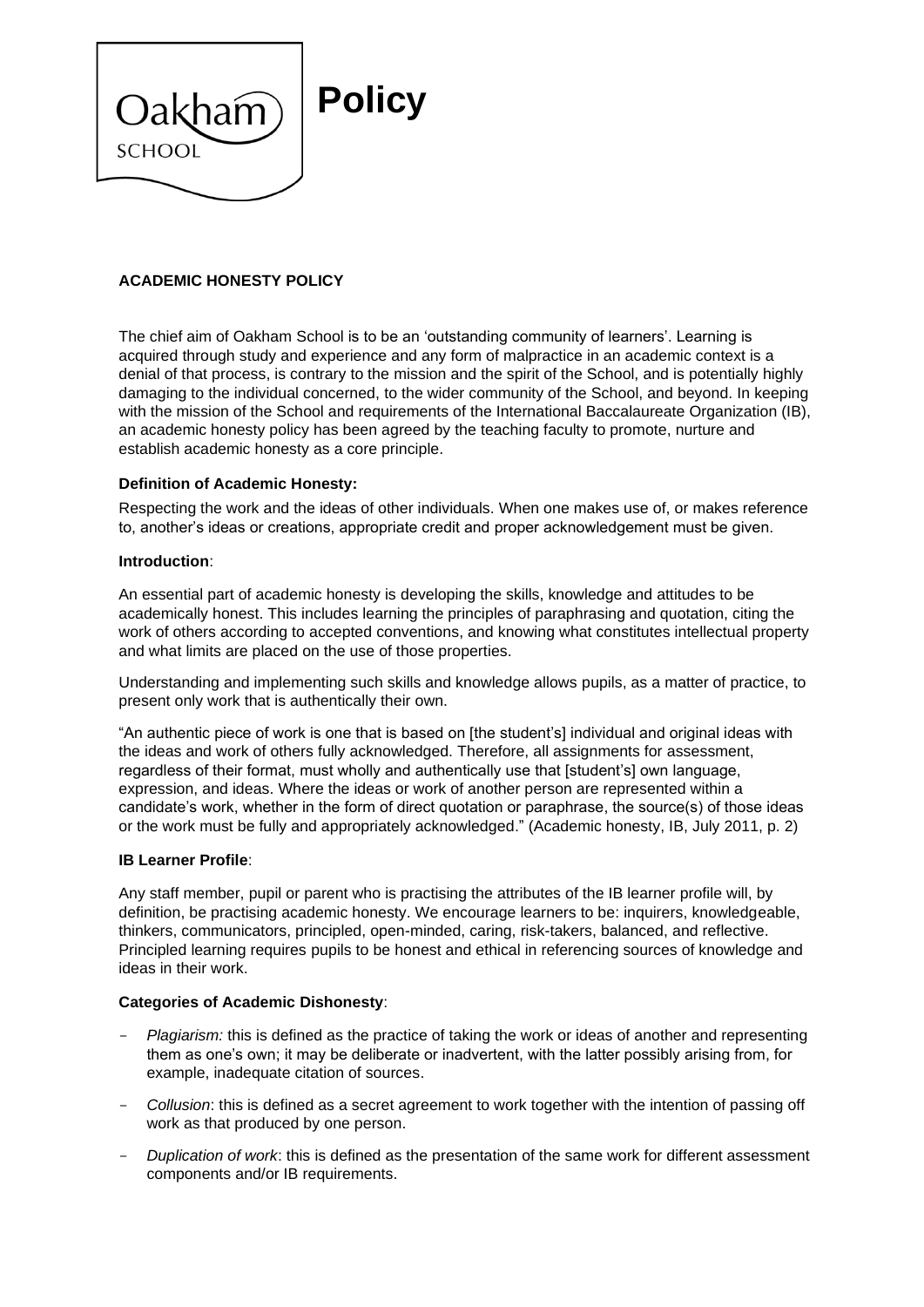- *Misconduct or malpractice*: this is any practice used to gain an unfair advantage in any assignment or examination – it could include taking unauthorised materials into an examination room, getting unauthorised help from another in producing work, using a mobile phone in test conditions, and so on.

# **Examples**:

## *Plagiarism*

1. Copying what someone else has written without using quotation marks and appropriate citation. There are particular rules, or conventions, about how to cite someone else's work, and those rules must be followed. Oakham School requires pupils to use the APA convention for citation and referencing. Note: "The IB does not prescribe which style of referencing or citation method should be used by students. However, the minimum information required in the MYP for identifying sources includes the name of the author, date of publication, title of source, and page numbers as applicable." MYP: From principles into practice, p. 38.

Pupils should be consistent in the use of APA convention across all years and grades.

2. Using someone else's ideas and putting them in your own words (paraphrasing) without using appropriate citation.

3. Just as with printed materials, all Internet sources, CD-ROMs, DVDs, electronic media, email messages, and conversations must be cited appropriately.

### *Collusion*

1. Copying someone's work and presenting it as your own.

2. Allowing someone to copy your work and present it as his/her own.

### *Collaboration*

Working with others on a common aim should not result in a member of the group copying or submitting the work of other members for assessment.

Please note the following:

- Pupils are encouraged to collaborate in some instances; for example, they might work together on creating a data table in sciences. The data tables will be identical, but all other required parts of the lab must be individual work.
- Pupils are expected to follow the guidelines of specific collaborative group assignments in order to accurately reflect the contributions of all members of the group to the assignment.
- The assessment task-specific clarifications can assist in identifying the elements that are expected to be a collaborative group effort and those, if any, that are to be individual endeavours.

For more information on the difference between collaboration and collusion, please see *MYP: From principles into practice,* p. 76

### *Duplication of work*:

1. Submitting the same work to satisfy different IB programme requirements.

2. As part of an interdisciplinary unit, pupils may occasionally submit the same assignment to more than one teacher to satisfy varying requirements in different subjects. If this is the case, it should be stated explicitly in the task-specific clarifications provided to pupils.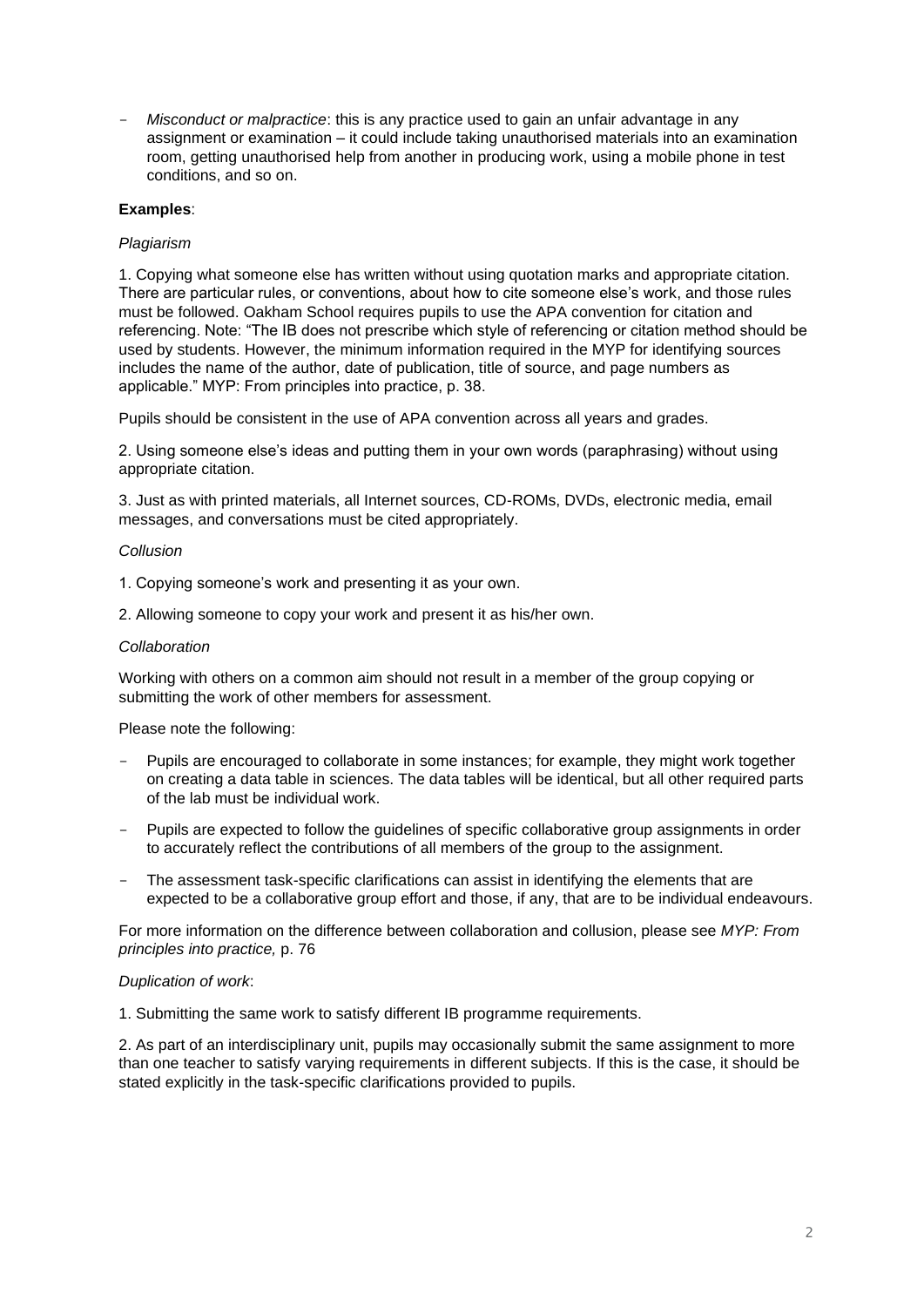## *Intellectual property*:

"The concept of intellectual property is potentially a difficult one for [students] to understand because there are many different forms of intellectual property rights, such as patents, registered designs, trademarks, moral rights and copyright. [Students] must at least be aware that forms of intellectual and creative expression [for example, works of literature, art or music] must be respected and are normally protected by law." (*Academic honesty*, IB, July 2011, p. 2)

1. Doctrine of Fair Use for Copyrighted Materials allows pupils and/or staff to use excerpts from songs or videos without explicit permission for an educational purpose for a limited time. Any works used must be cited appropriately.

## **School's response to academic malpractice**:

The spirit of this policy is to help ensure the education of all of our pupils in the matter of academic honesty so, whilst there is an inevitable focus on procedures and protocol, it should be borne in mind that discussion and reflection should come ahead of sanction if that is in the best interests of the pupil.

## **The responsibilities of the School**

The School educates pupils about academic honesty and encourages appropriate practice by:

- enforcing IB and JCQ regulations in examination rooms
- providing students with copies of IB and JCQ materials relating to examination conduct and academic honesty
- enforcing similar regulations in internal exams, formal tests and project work
- formally teaching the research process through the FOSIL framework
- providing support, through the Library and elsewhere, for pupils engaged in academic work or research
- providing opportunities for pupils to practise academic honesty in all disciplines and with a sophistication increasing in a fashion appropriate to the pupils
- providing a wide range of age-appropriate scholarly sources
- ensuring that pupils are aware of their responsibilities
- ensuring that teachers are aware of and trained in the School's expectations relating to academic honesty
- requiring teachers to use their professional judgement in seeking to educate pupils, and reporting instances of academic dishonesty where appropriate
- formally investigating reports of academic dishonesty and applying appropriate sanctions

# **The responsibilities of Heads of Department**

- Reminding departmental colleagues of the requirements in relation to academic honesty, particularly when examined coursework or controlled assessment is taking place
- Investigating instances of suspected academic dishonesty according to the procedure below, and alerting the Deputy Head (Academic) in the case of serious breaches
- Ensuring that copies of coursework and controlled assessments are uploaded to turnitin.com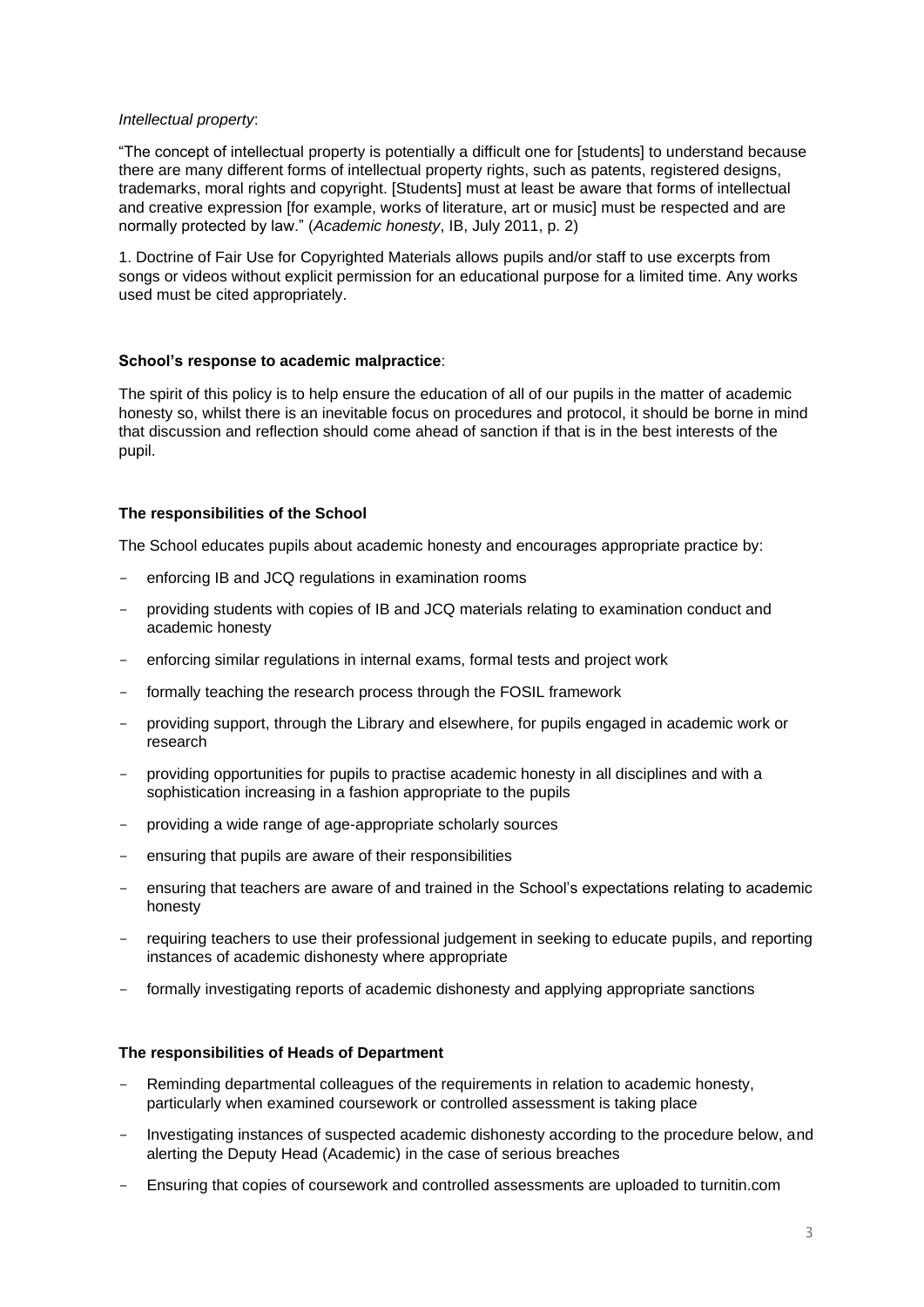## **The responsibilities of teachers**

- Understanding and modelling the practice of academic honesty, the FOSIL framework and the conventions that apply, including in the production of presentations and handouts
- Providing opportunities for pupils to practise academic honesty within their subject discipline
- Reminding pupils of the expectations on them in relation to academic honesty when it is appropriate to the task in hand
- Providing feedback to pupils in relation to academic honesty
- Being proactive in investigating instances of academic dishonesty, and following the procedure outlined below

## **The responsibilities of pupils**

Pupils are expected to:

- be aware of and adhere to rules and expectations relating to academic honesty in public examinations
- acknowledge clearly when they are drawing upon the ideas of others, and to cite sources wherever possible, employing appropriate academic conventions at a level appropriate to their point in School
- avoid plagiarism and collusion in their studies at all times
- consult their teachers when they find themselves in academic difficulty, or if they are unsure about the propriety of their approach
- accept that they are ultimately responsible for ensuring that all work is their own.

# **Staff training**

All colleagues will be briefed, at least, every three years on the content of this policy, the expectations of the School and the pupils, and the academic conventions of the School as represented in FOSIL and other frameworks.

New colleagues will receive such a briefing as part of their induction to the School.

# **Pupil training**

Pupils arriving in Forms 1, 3 and 6 will, as part of their normal curriculum, be taught about formal academic research as manifest in FOSIL, and have the opportunity to practise and demonstrate their understanding of this through project work.

Pupils arriving at other points will be briefed on the School's expectations in regard to academic honesty as part of their induction.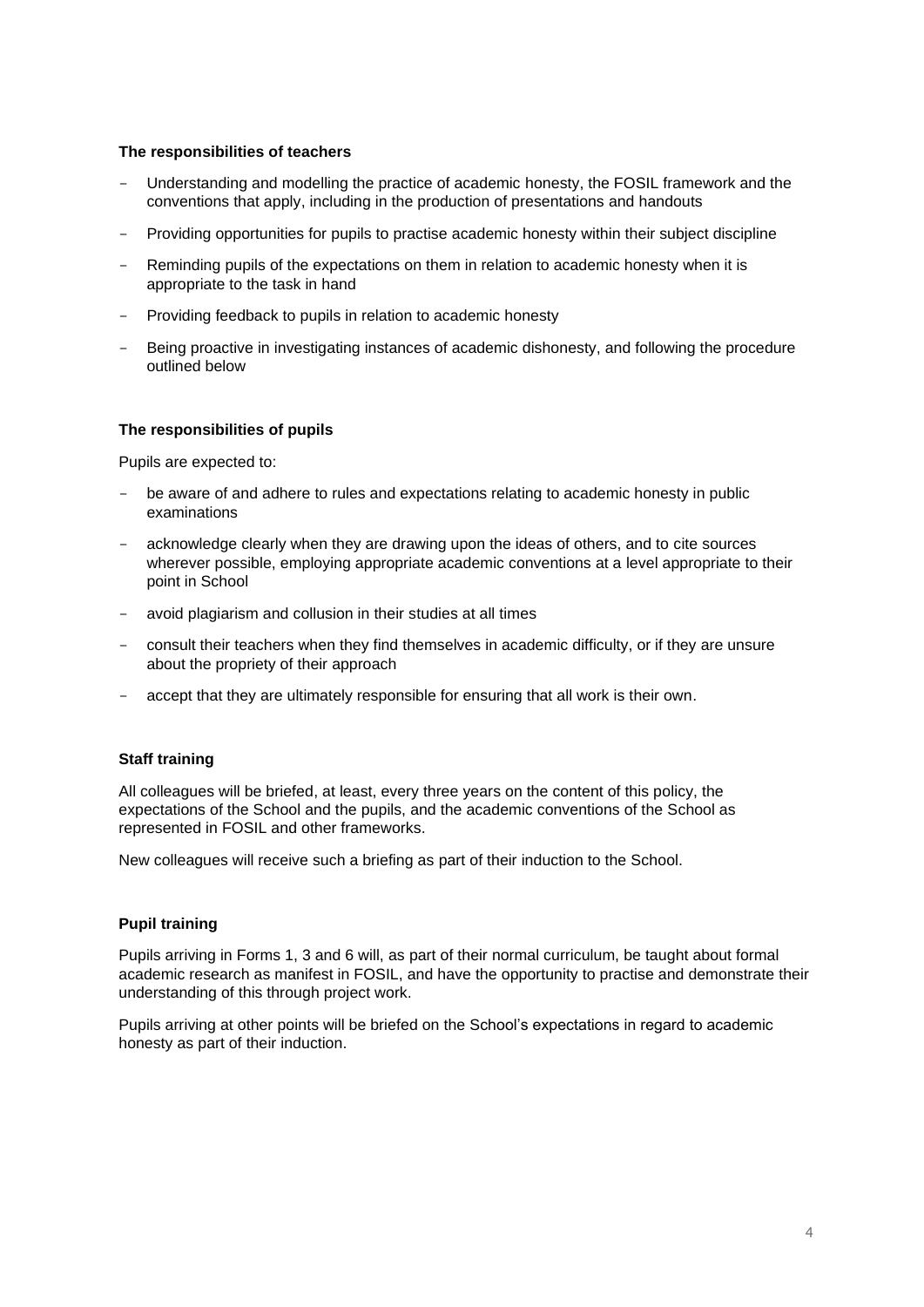## **Informing parents**

The expectations of the School in relation to academic honesty will be explained to parents as part of the induction sessions at the start of the academic year; the policy will also be available on the School website.

## **Investigating instances of academic dishonesty**

All investigations of academic dishonesty should be conducted in the spirit of this policy, where the compassionate education of the pupils takes priority. It is not expected or intended that rapid escalation is the norm; any responses should be age appropriate and proportionate. Often, a 'serious conversation' will be of greater value that an automatic sanction. An attempt must always be made to establish the circumstances leading to the event in collaboration with the pupil's form tutor and HM.

Teachers who suspect a student of academic dishonesty should, in the first instance, address the issues directly with the pupil. If this appears to be more than a relatively minor matter (such as lowlevel copying of non-examination work), the incident should be reported to the relevant form tutor, Head of Department and the relevant IB Programme Coordinator. The pupil should be advised of the potential seriousness of academic dishonesty at this stage. The Head of Department, in collaboration with the relevant IB Programme Coordinator and form tutor must investigate and decide whether the incident constitutes a serious incident of plagiarism, misconduct or collusion.

If the body of work is non-departmental or cross-curricular in nature, then the initial investigation should be referred to the relevant IB Programme Coordinator.

Serious incidents of academic dishonesty will be investigated by the Deputy Head (Academic) or, in their absence, the Senior Deputy Head: the Head of Department will provide the relevant evidence to the Deputy Head (Academic), and a formal interview with the pupil will be conducted by the Deputy Head (Academic), with the relevant tutor or HM in support: the outcome will be a decision as to whether this constitutes wilful misconduct rather than ignorance of academic convention. The Deputy Head (Academic) or the HM will contact parents advising them of the situation and decide on the appropriate sanction.

If the instance of academic dishonesty happens as part of the assessment for a formal examination, any applicable JCQ or IB guidelines will be followed, as well as the appropriate sanction being applied.

# **Sanctions**

A Deputy Head's Detention will be applied in cases of serious deliberate academic dishonesty; this will be accompanied by a letter home from the Deputy Head (Academic).

In the event of malpractice in an internal examination, the pupil will be awarded no marks for that paper; however, it will be assessed and feedback provided, as is normal.

A Head of Department's Warning, which is focused upon instances where expectations of work or conduct in an academic subject do not meet expectations, is appropriate for persistent low-level academic dishonesty such as copying prep or attempting to cheat in tests.

A 'Think About it Memo' completed by the student and discussed with the form tutor may be appropriate in instances where a more formal sanction would be considered excessive.

An Academic Detention is applied when a pupil has wilfully failed to complete a piece of work to an appropriate standard, or not handed it in on time: this is not, in general, the correct sanction for deliberate academic dishonesty.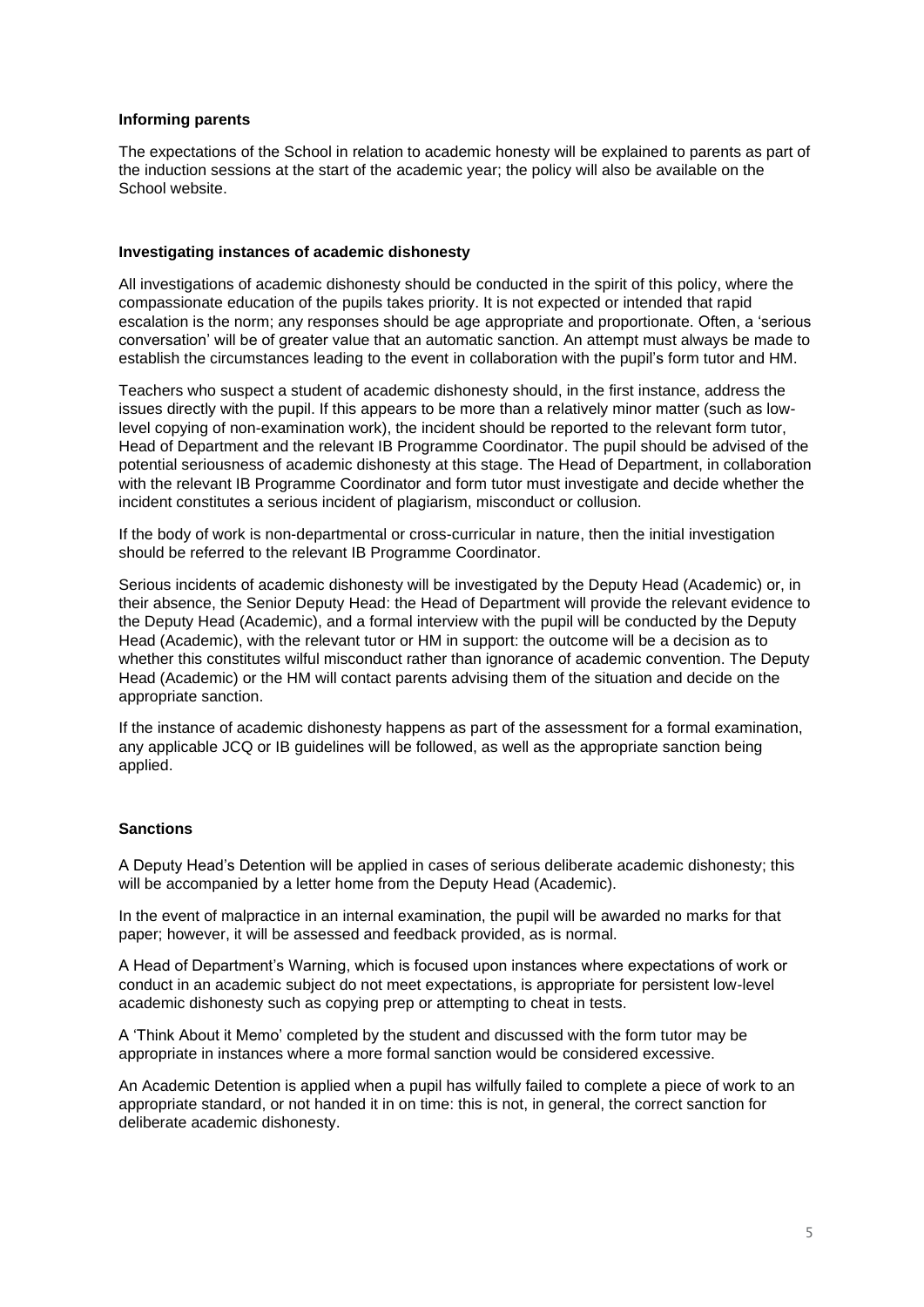# **Follow-up**

Following an instance of academic dishonesty leading to a sanction, pupils will be encouraged by their form tutors to recognise their misconduct, to reflect upon its causes, and will be supported in a manner to try to ensure that such incidents are avoided in the future. Records should be kept by teachers, tutors and departments so that persistent problems become apparent and can be addressed appropriately.

# **Examples and the application of appropriate sanctions**

## i. *Malpractice in an internal examination*

This is a serious offence which, if repeated in a public examination, could have catastrophic consequences for the individual. Therefore, such instances should always be escalated to the Deputy Head (Academic), and a Deputy Head's Detention or Head of Lower School Detention is appropriate.

ii. *Heavily lifting text from one or more websites in the Community or Individual Project*

Whilst this undoubtedly constitutes plagiarism, the seriousness of the offence may not be apparent to the pupil. This should be dealt with through a meeting with the Head of Middle School and the IB MYP Coordinator.

iii. *Cheating in a class test or copying prep*

A first offence of this nature should be dealt with directly by the teacher, perhaps with a 'Think About it Memo' being issued. Persistent offences should be referred to the Head of Department, where a Head of Department's Warning should be issued; further instances after this should then be escalated to the Deputy Head (Academic).

## iv. *Malpractice in a piece of examined coursework*

This is automatically a serious offence that should be escalated to the Deputy Head (Academic).

# **The IB's response to academic malpractice**:

The IB expects that all incidents of academic malpractice will be handled at the school site. The School's response is outlined above. In addition to an individual school's policy, candidates' work is also subject to random checks for plagiarism using a web-based plagiarism prevention service. In cases where IB examiners suspect malpractice, the following may and/or will occur:

1. The IB will ask the coordinator to investigate the circumstances and report to the IB assessment centre.

2. The IB reserves the right to withhold a candidate's (or group of candidates') results until the investigation is completed.

3. Cases of suspected malpractice are presented to the final award committee which assesses the evidence and renders a decision.

4. Penalties are imposed according to the nature of the offence, never considering the consequences of imposing a penalty, and may include:

a. Not awarding a grade in a subject, thus not awarding an IB MYP certificate or diploma; pupils may retake the exam in a future session, assuming malpractice is not repeated.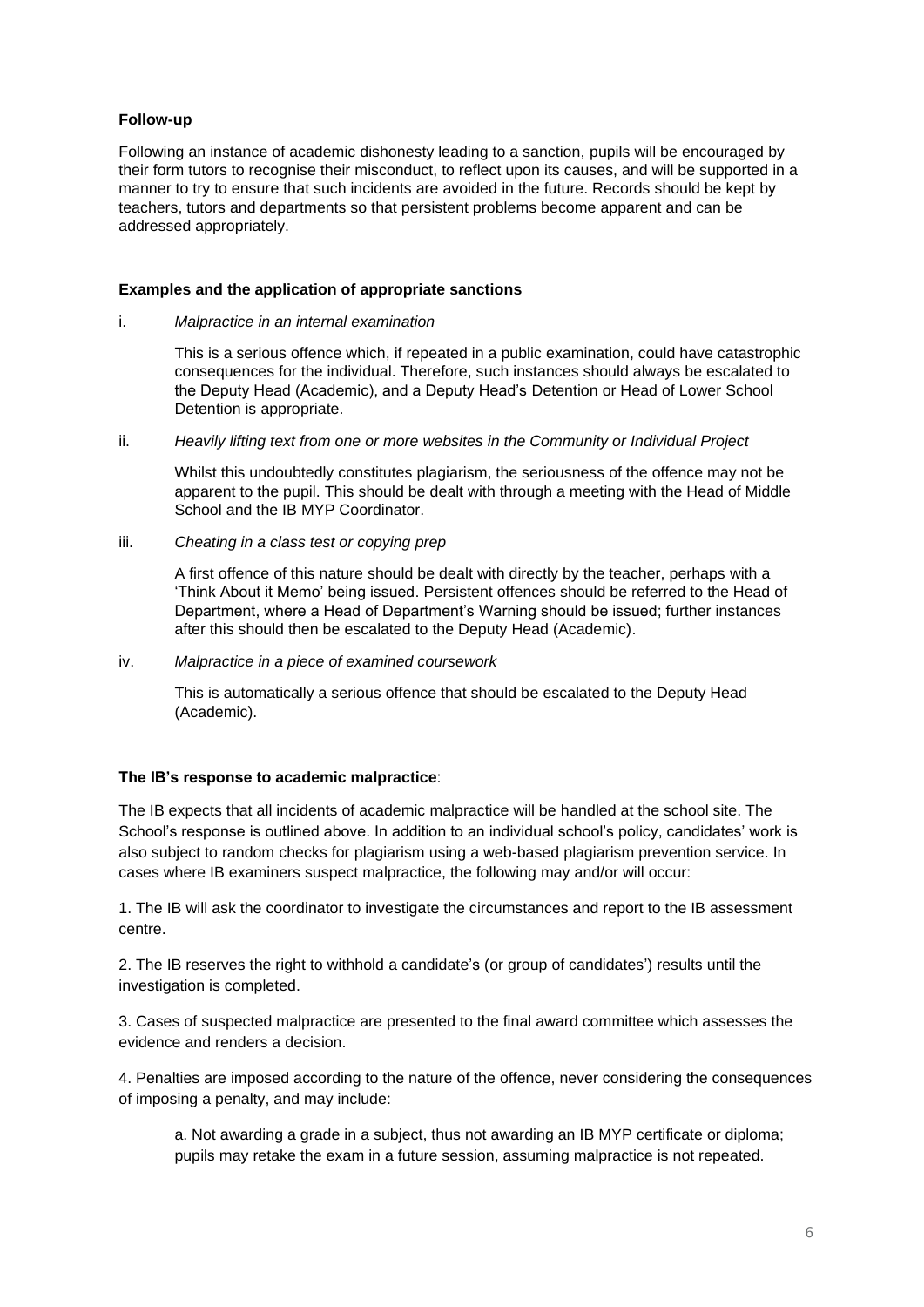- b. Preventing a pupil from registering for future exams (in cases of serious malpractice).
- c. Withdrawing an IB MYP certificate or diploma if malpractice is established subsequently.

5. No form of documentation sent to any school, college, or admissions centre shows that a candidate has been found guilty of malpractice. Universities will see, however, that no grade has been awarded for a subject.

For information on offences and penalties, please refer to *Academic honesty*, IB, July 2011, p. 17-18

*Elements of this policy are based on the Academic Honesty Policy produced by Haileybury School, and it is further informed by the IB publications 'Academic Honesty in the Diploma Programme', 'Academic Honesty in the IB Educational Context' (2014) and IB MYP 'Academic Honesty\_1' sample policy. It is licenced under a Creative Commons Attribution-NonCommercial-ShareAlike licence (CC BY-NC-SA).*

LFD

Reviewed: February 2021

Next review: February 2022